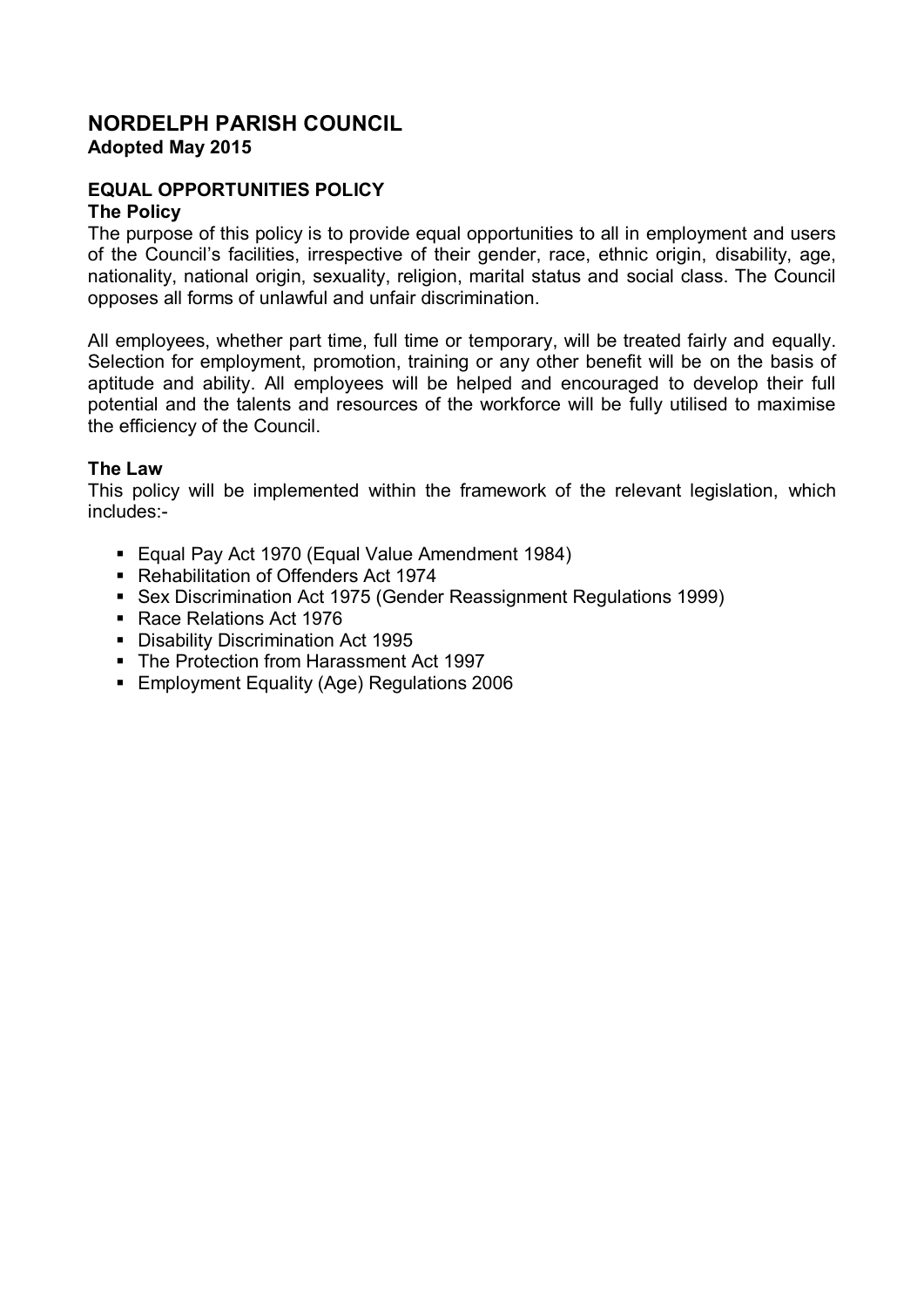# **Nordelph Parish Council - Equal Opportunities Policy**

# **1. Statement on Equal Opportunities**

- 1. Nordelph Parish Council is committed to the principle of equal opportunities and declares its opposition to any form of less favourable treatment, whether through direct or indirect discrimination accorded to the general public including on the grounds of their race, religious beliefs, creed, colour, disability, ethnic origin, nationality, marital/parental status, sex or sexual orientation.
- 2. Nordelph Parish Council, recognises its obligations under the Sex Discrimination Acts, Race Relations Act and Disability Discrimination Act and the spirit and intent of the related Codes of Practice:
	- $\circ$  for the elimination of discrimination on grounds of sex or marital status and the promotion of equality of opportunity in employment;
	- o for the elimination of discrimination on grounds of race and the promotion of equality of opportunity in employment;
	- $\circ$  for the elimination of discrimination on the grounds of disability and the promotion of equality of opportunity in employment.

### **2. General Practices**

- 1. Nordelph Parish Council states its wholehearted support for the principles and practices of equal opportunity and recognises that it is the duty of all councillors and employees to accept their personal responsibility for fostering a fully integrated community at work by adhering to the principles of equal opportunity and maintaining racial harmony.
- 2. Nordelph Parish Council will actively promote equal opportunities throughout the organisation through the application of policies which will ensure that individuals receive treatment that is fair and equitable and consistent with their relevant aptitudes, potential, skills, experiences and abilities. The clerk will seek to ensure that all employees comply with these principles.
- 3. Nordelph Parish Council will ensure that individuals are recruited and selected, promoted and trained on objective criteria having regard to the relevant aptitudes, potential, skills, experiences and abilities. In particular, no applicant will be placed at a disadvantage by requirements or conditions which are not necessary to the performance of the job or which constitute indirect unfair discrimination. Reasonable adjustments will be taken where a disabled person is put in a detrimental position and such reasonable adjustments remove the detriment.
- 4. Nordelph Parish Council recognises the problems that sexual or racial harassment may cause at work and is committed to ensure that such unacceptable behaviour does not take place. Sexual harassment includes (but is not limited to) unwanted physical contact, suggestive remarks or behaviour, compromising invitations, demands for sexual favours and similar unwanted behaviour. Racial harassment is similarly unwanted treatment but is concerned with derogatory treatment and language on racial grounds. All forms of harassment are abhorrent and will not be tolerated by the Parish Council. Sexual and racial harassment are regarded as unlawful discrimination and additionally may also be subject to criminal proceedings. All such cases will be dealt with under the appropriate Grievance and Disciplinary Procedure.
- 5. Nordelph Parish Council recognises that the detriment a disabled person endures as a consequence of their disability can, in many instances, be removed by the adoption of reasonable adjustments. – Nordelph Parish Council is committed to ensure that such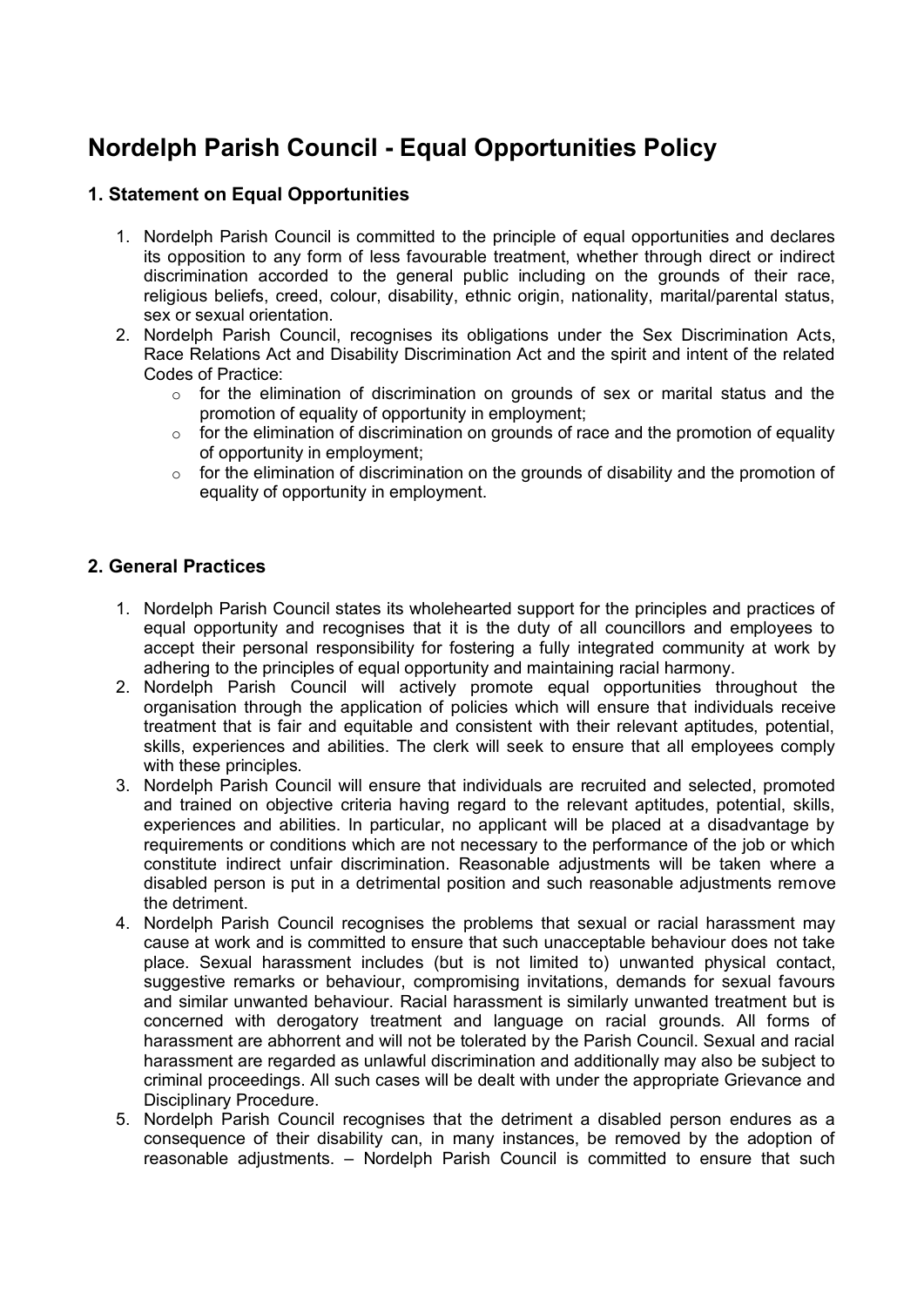adjustments will be effected where reasonably practicable and where the detriment is substantial.

# **3. Training and Advertising**

- 1. Nordelph Parish Council will train, develop and promote on the basis of merit and ability only.
- 2. When vacancies are advertised both internally and externally, the Parish Council will continue to ensure that such advertising, both in placement and content, is compatible with the terms of this Policy. To this end, opportunities will be taken through language. images or declarations, as appropriate, to show that the Parish Council is an equal opportunities employer. In practical terms this means that the wording of advertisements will be carefully scrutinised to ensure that any hidden discrimination is avoided or that sexually, racially or disability loaded wording is avoided. Every effort will be made to ensure that the advertisements are placed in newspapers and publications so that as wide a readership as possible has access to the vacancies.
- 3. To this end, "word of mouth" advertising, personal contacts and family relationships will be discouraged as the only means of recruiting new staff or promoting existing staff.

### **4. Communication**

- 1. The principles in this Policy will be brought to the attention of all councillors and staff.
- 2. All councillors and employees are encouraged to bring to the attention of the clerk any act of discrimination they observe.
- 3. Councillors and employees who are newly disabled are encouraged to bring this to the attention of the clerk to enable a review of their treatment to be made. This review will include an assessment of physical features and arrangements to ensure that these do not place the disabled person at a substantial disadvantage. Where they do, then adjustments will be effected where reasonable to do so.

### **5. Sexual and Racial Harassment**

#### 1. **Preamble**

Sexual and racial harassment are both forms of unlawful sex and racial discrimination and as a consequence is unlawful behaviour. It is also improper and inappropriate behaviour which lowers morale and interferes with the effectiveness of people at work.

It is the policy of this organisation to make every effort to provide an environment free from sexual or racial harassment and intimidation.

All councillors and employees are expected to comply with the policy and to ensure that such conduct does not occur. Appropriate disciplinary action including summary dismissal for serious offences will be taken against any employee who violates this policy.

#### 2. **Definition**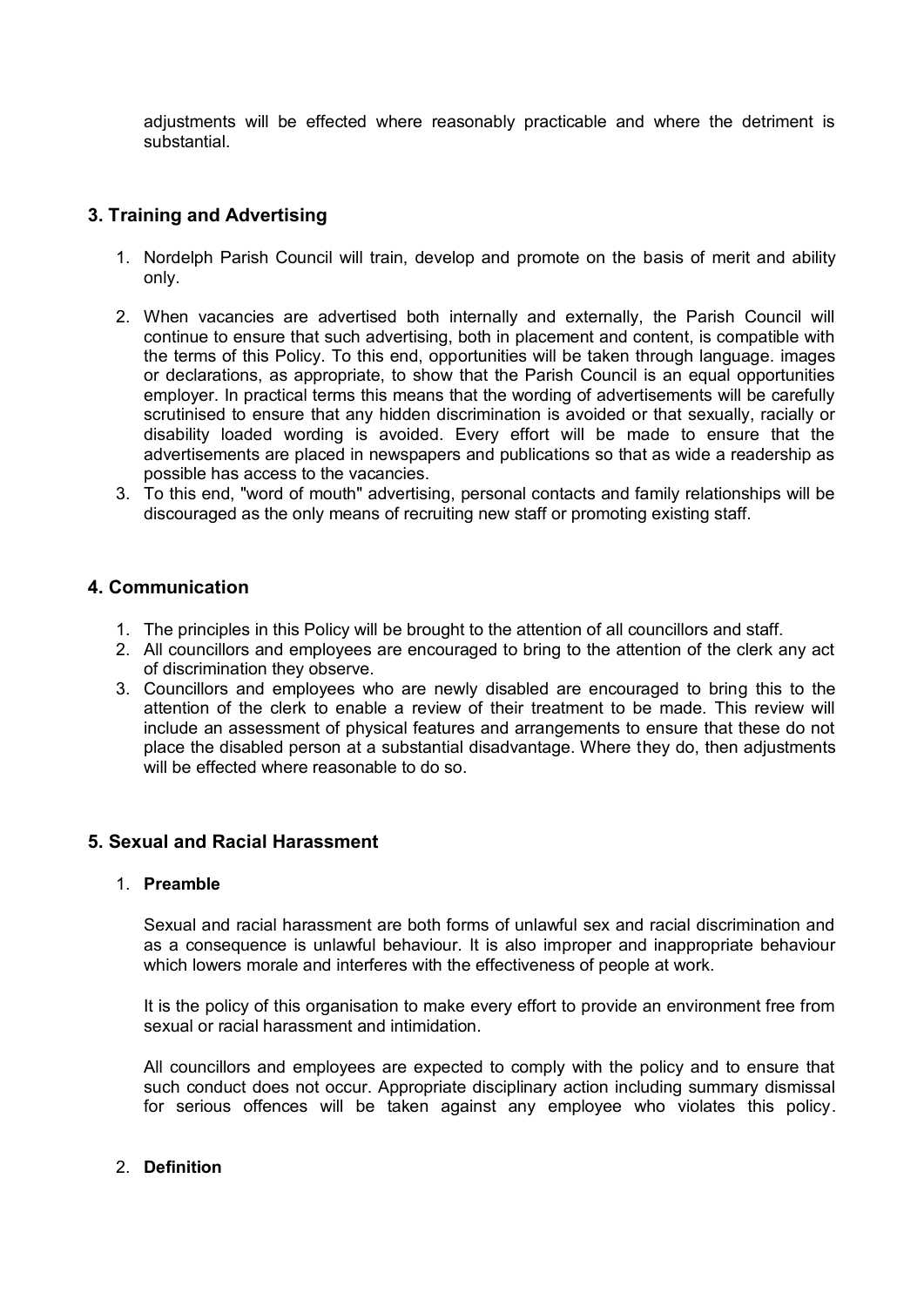Sexual and racial harassment means unwanted conduct of a sexual or racial nature or conduct based on sex or racial abuse which is offensive to the recipient.

Sexual harassment does not refer to behaviour of a socially acceptable nature. It refers to behaviour which is unsolicited, that is personally offensive and that fails to respect the rights of others.

#### 3. **Examples**

The following are.examples of inappropriate behaviour covered by this Policy:-

Physical conduct of a sexual nature: unwanted physical contact including unnecessary touching, patting, pinching or brushing up against another employee's body, assault, coercing sexual intercourse.

Verbal conduct of a sexual or racial nature: unwelcome sexual advances, propositions or pressure for sexual activity, continued suggestions for social activity outside the workplace after it has been made clear that such suggestions are unwelcome, offensive flirtations, suggestive remarks, innuendoes or lewd comments.

Non-verbal conduct of a sexual nature: the display of pornographic or sexually suggestive pictures, objects or written materials, leering, whistling or making sexually suggestive gestures.

Sex-based or racially abusive conduct: conduct which denigrates or ridicules or is intimidatory or physically abusive to an employee because of his or her sex or race such as derogatory or degrading abuse or insults which are gender related or of a racial nature and offensive comments about dress or appearance or physique, hygiene etc.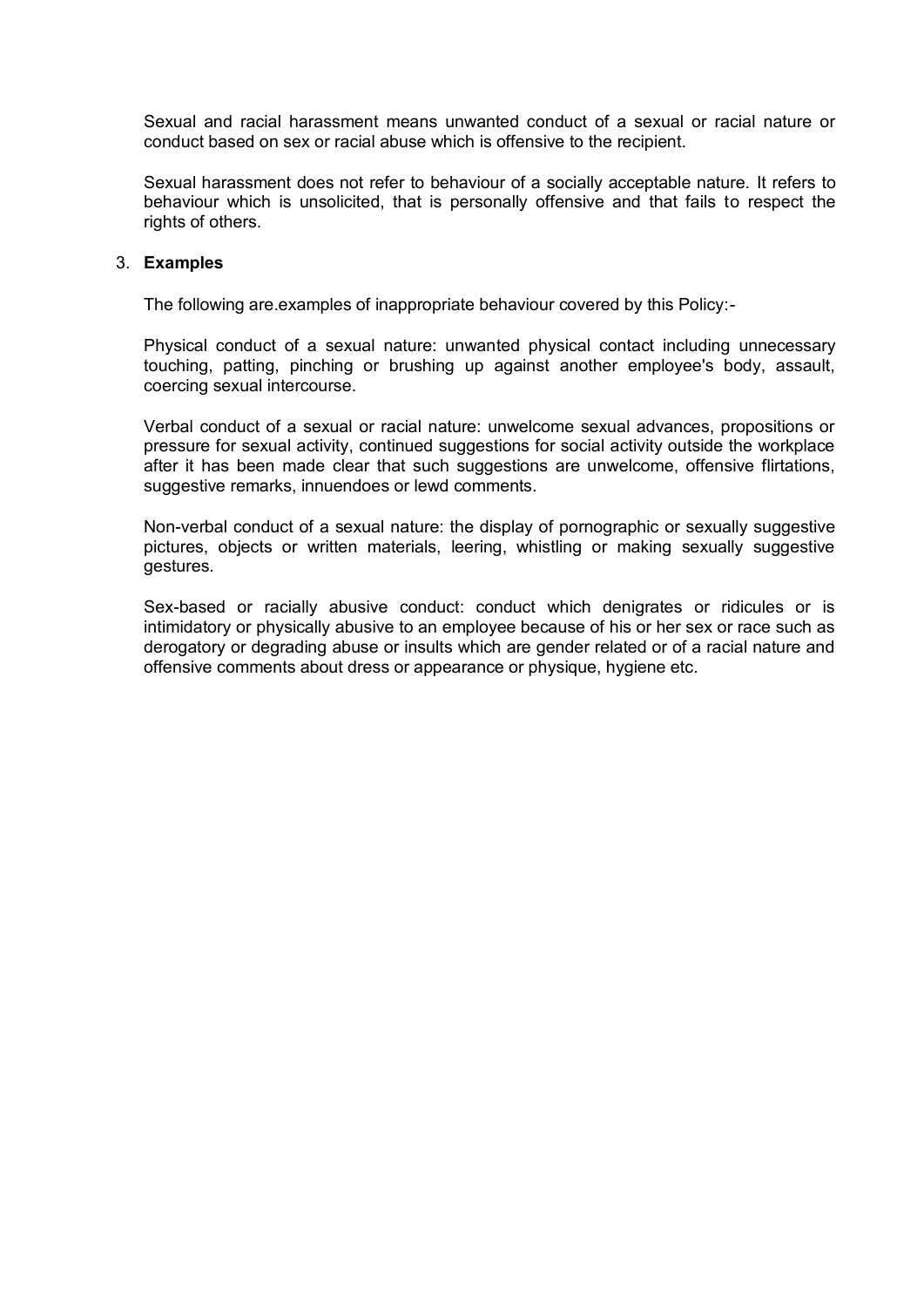# **Equal Opportunities**

The Parish Council is fully committed to providing a harmonious working environment in which employees are able to maximise their full potential and to contribute to business success, irrespective of their gender, race, disability, sexual orientation, religion, religious belief or marital status.

The Parish Council is committed to identifying and eliminating discriminatory practices, procedures and attitudes throughout the organisation. The Parish Council believes that all employees are entitled to be treated with dignity and respect while at work and also when representing the business in any capacity outside of work. The Parish Council expects employees to support this commitment and to assist in all possible ways.

The aim of this policy is to prevent discrimination, provide guidance to resolve any problem should it occur and prevent recurrence.

# **Preventing Discrimination in Employment**

The Parish Council endeavours to ensure that no employee or job applicant is discriminated against, either directly or indirectly, on the grounds of gender, race, nationality, ethnic origin, marital status or disability. This commitment applies to all the aspects of employment outlined below:

- Recruitment and selection, including advertisements, job descriptions, interview and selection procedures.
- Training.
- Promotion and career development opportunities.
- Terms and conditions of employment, and access to employment-related benefits and facilities.
- Grievance handling and the application of disciplinary procedures.
- Selection for redundancy.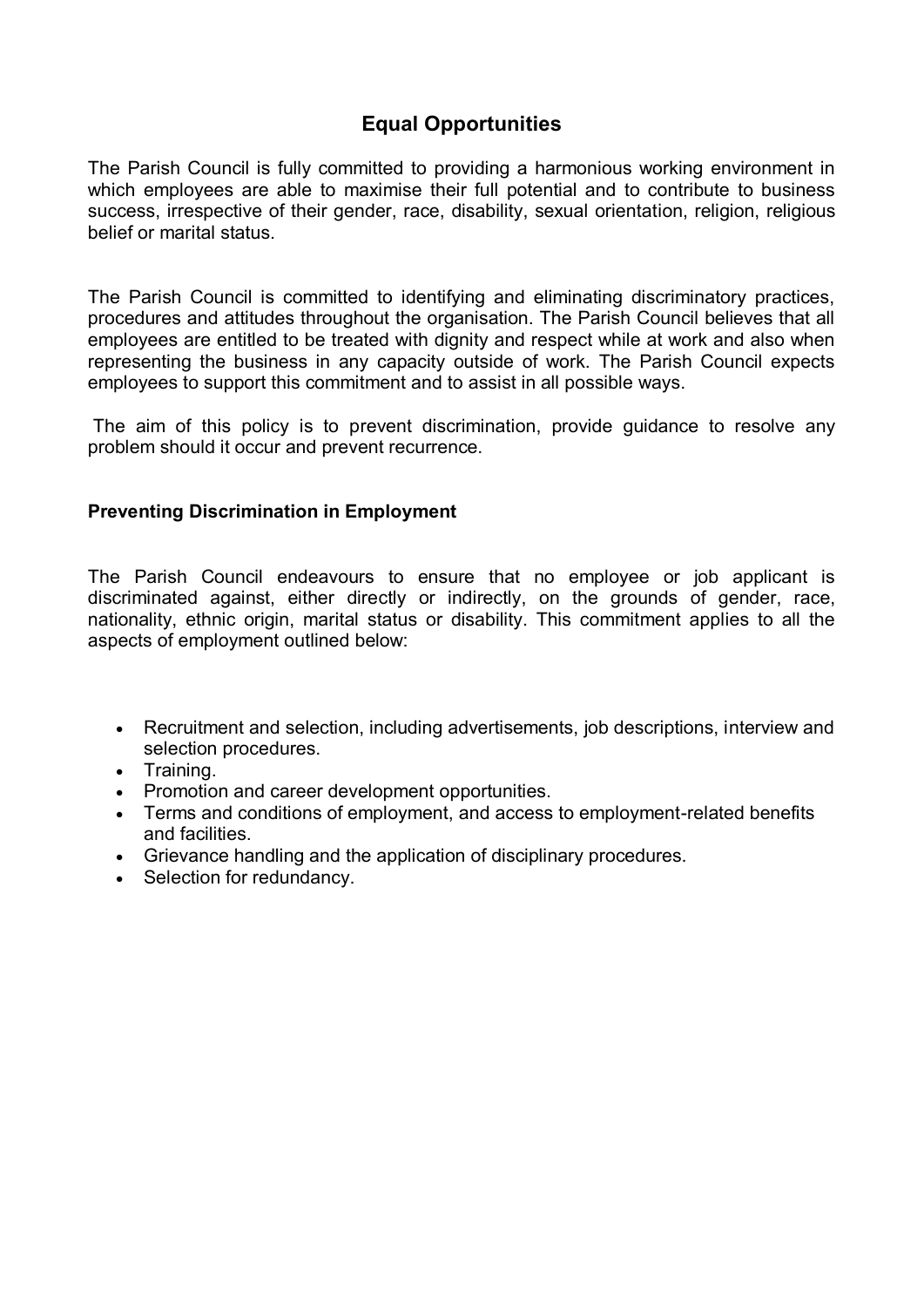# **NORDELPH PARISH COUNCIL** *EQUAL OPPORTUNITIES POLICY*

The aim of this policy is to communicate the commitment of the Council and its staff to the promotion of equality of opportunity in Nordelph Parish Council.

It is our policy to provide equality of membership to all, irrespective of:

- Gender, including gender reassignment
- Marital or civil partnership status
- Having or not having dependents
- Religious belief or political opinion
- Race [including colour, nationality, ethnic or national origins, being an Irish traveller]
- Disability
- Sexual orientation
- Age

We are opposed to all forms of unlawful and unfair discrimination. All members of the Council and its staff will be treated fairly and will not be discriminated against on any of the above grounds. Decisions on membership, selection of office, training or any other benefit will be made objectively, without unlawful discrimination, and based on aptitude and ability.

We recognise that the provision of equal opportunities in all our activities will benefit the Council and its staff*.* Our equal opportunities policy will help members to develop their full potential and the talents and resources of the members will be utilised fully to maximise the effectiveness of the organisation.

Nordelph Parish Council recognises that there is a statutory duty to implement an equal opportunities policy. This policy applies to applicants for employment, volunteers and members of the Council alike.

Nordelph Parish Council is committed to the principles and practices of Equality. Nordelph Parish Council values the diversity of the local population. We want our services, facilities and resources to be accessible and useful to every citizen regardless of gender, age, ethnic origin, religious belief, disability, marital status, sexual orientation, or any other individual characteristic, which may unfairly affect a person's opportunities in life.

#### **EQUAL COMMITMENTS**

We are committed to:

• Promoting equality of opportunity for all persons

Promoting a good and harmonious learning environment in which all men and women are treated with respect and dignity and in which no form of intimidation or harassment is tolerated

preventing occurrences of unlawful direct discrimination, indirect discrimination, harassment and victimisation

- fulfilling all our legal obligations under the equality legislation and associated codes of practice
- complying with our own equal opportunities policy and associated policies
- taking lawful affirmative or positive action, where appropriate

breaches of our equal opportunities policy will be regarded as misconduct and could lead to termination of membership.

### **This policy was adopted by Nordelph Parish Council at its meeting on**